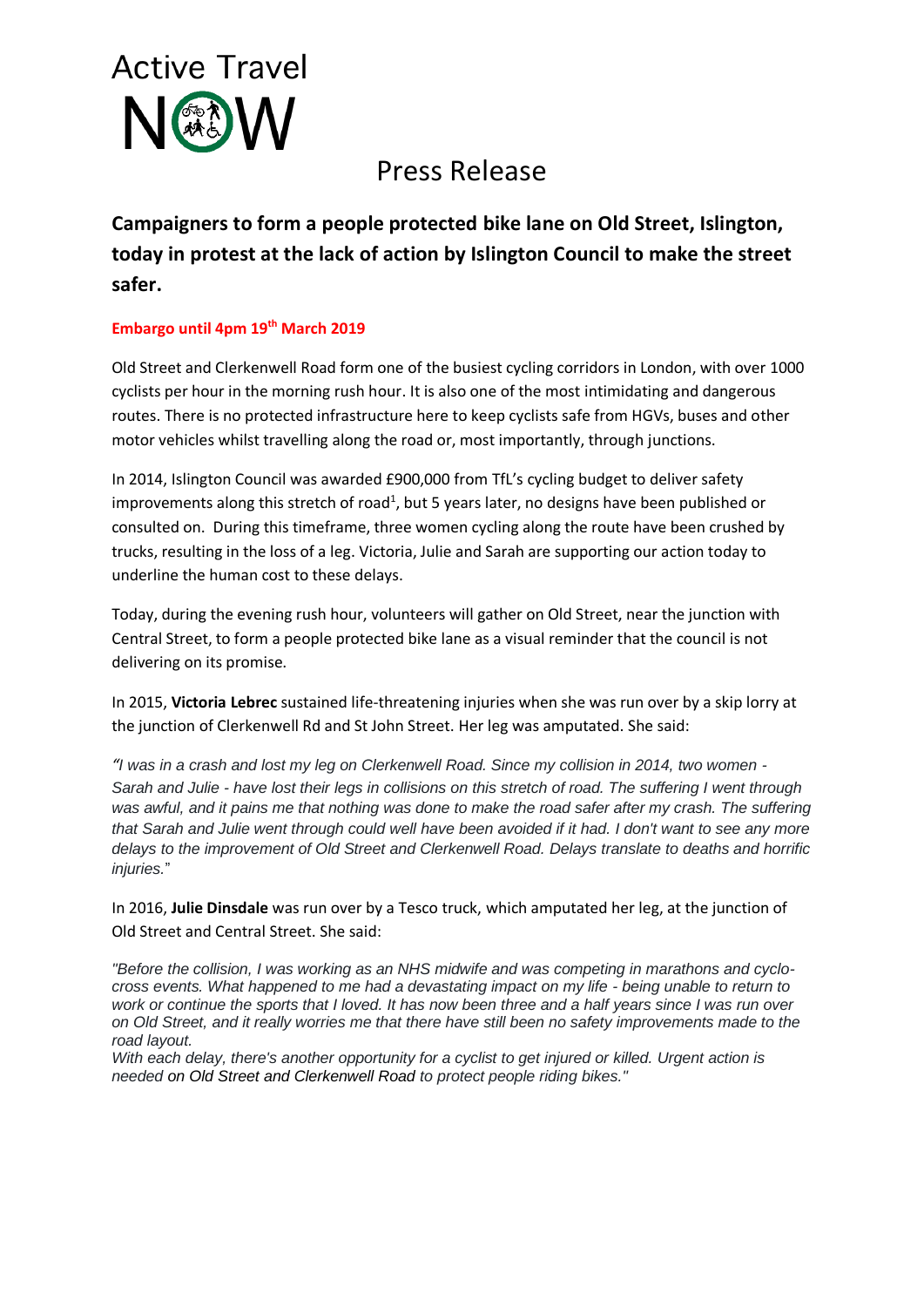Julie's partner, **Keith Bontrager** said:

*"The road works and poorly laid out temporary infrastructure at the junction where Julie was hit contributed to the potential for a collision. Cyclists were harder to see with the way it was configured. "*

In 2018, **Sarah Doone** was dragged under the front wheels of a cement mixer at Old Street Roundabout. She suffered multiple injuries, including such severe damage to her leg that it could not be saved.

## A spokesperson for **Active Travel Now** said:

*"Active Travel Now are here today to highlight the inaction of Islington council in tackling road danger faced by people walking & cycling. On a popular cycling route it's not fair or just that people should have to risk life and limb to visit the shops, get to work or socialize with friends. These are people making the right choice for the city they live in. They are part of the solution to our toxic air and unsafe streets. Islington should be providing them with a safe and protected route. Too many people have come to harm on this stretch of road.* 

*Since 2014, Islington Council have stated that they are working on plans to make Old Street and Clerkenwell Road safe for cycling. In 2017, they expected to consult on plans by the end of the year. We are now in 2019, and still no plans have been put forward. So we are here today calling on Islington to provide protected bike lanes and safe junctions on this popular route. In a city that needs many more people to use active travel to help clean our air and make our streets safe Islington must act and stop the endless delays. We call on Islington Council to provide a timetable for when Old Street will have safe junctions and protected bike lanes."*

#### Dr. Tabitha Tanqueray, a spokesperson for **Cycle Islington**, said:

*"This route is crucial for people who travel into the city from east London by bike, yet we are seeing serious injuries and deaths at a terrifying rate. TfL are finally about to start work to reduce danger at Old Street roundabout, but most people will then continue their journey via Old Street and Clerkenwell road, which is under the control of Islington. Cyclists should not have to mix with trucks and buses here, especially at junctions. Islington Council have accepted the brief and the money from TfL to redesign the street to make it safe and attractive for cycling and walking. They began drawing up plans many years ago, yet they have still not got these into the public realm or revealed a timeline for delivery. We have told them again and again that we can't afford these delays. Many of our members are standing in the road today alongside Active Travel Now to highlight Islington's failure to deliver safe cycling provision here. "*

#### **Ends**

…………………………………………………………………………………………………………………………………………………………….

### **References**

**1.** (£900,000 figure July 2014)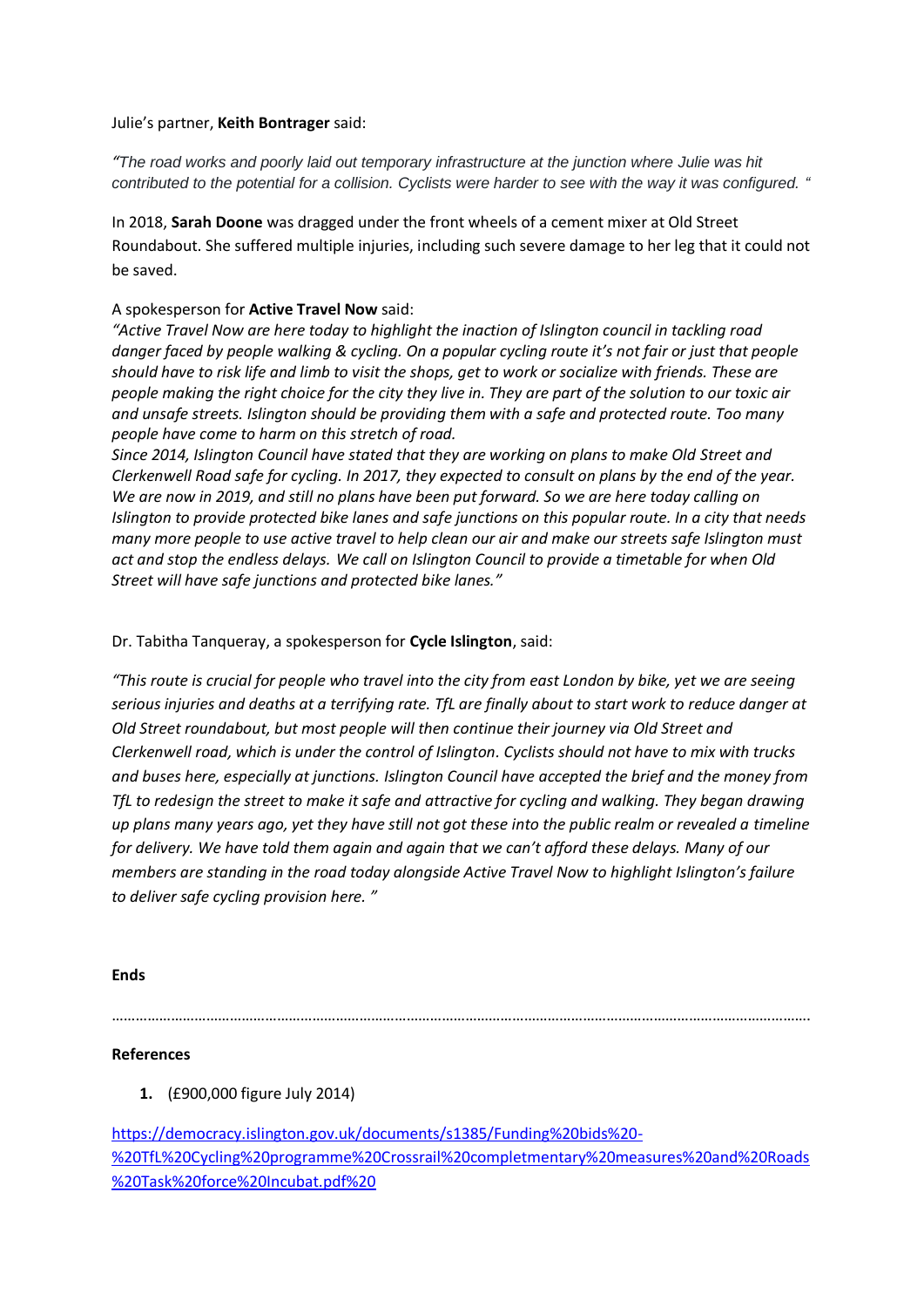## **Notes to editors:**

- 1) Active Travel Now is an independent group of commuters who want to see more cycling and walking in London. Our aim is to highlight dangerous plans, and push for safety and convenience for cyclists and pedestrians.
- 2) Event details

**Time** 16:00- 17:45 19/03/19.

**Location** junction of Old Street and Central Street

**Photocall** Victoria Lebrec and (if available) Sarah Doone will be present from 4pm along with other volunteers at the beginning of the event.

More details about this event, and further quotes (Why Islington? Why Now?) can be found on our website.<https://activetravelnow.wordpress.com/>

- 3) Further comments from Keith Bontrager are attached, focussing on the very low standards of truck driver training and fleet maintenance found at Tesco.
- 4) Recent photos of Julie Dinsdale are attached. Please credit Keith Bontrager, who has given permission for publication.
- 5) TfL are responsible for the Old Street roundabout scheme, which will soon begin construction. [https://tfl.gov.uk/travel-information/improvements-and-projects/old-street](https://tfl.gov.uk/travel-information/improvements-and-projects/old-street-roundabout)[roundabout](https://tfl.gov.uk/travel-information/improvements-and-projects/old-street-roundabout)

To the West of the roundabout, Islington Council are responsible for Old Street and Clerkenwell Road as far as Farringdon Rd, where it crosses into Camden. Camden Council have recently won funding to create a liveable neighbourhood in Holborn, including protected bike tracks along Theobald's Rd, which Clerkenwell Road feeds into. <https://camdencyclists.org.uk/2019/03/great-news-holborn-liveable-neighbourhood/>

6) Cycle Islington is the Islington branch of the London Cycling Campaign.

# **Contacts:**

**Active Travel Now**: Sean Howes [sean.howes@gmail.com](mailto:sean.howes@gmail.com) 07871541076

**Cycle Islington**: Tabitha Tanqueray [drtanqueray@yahoo.com](mailto:drtanqueray@yahoo.com) 07976012163